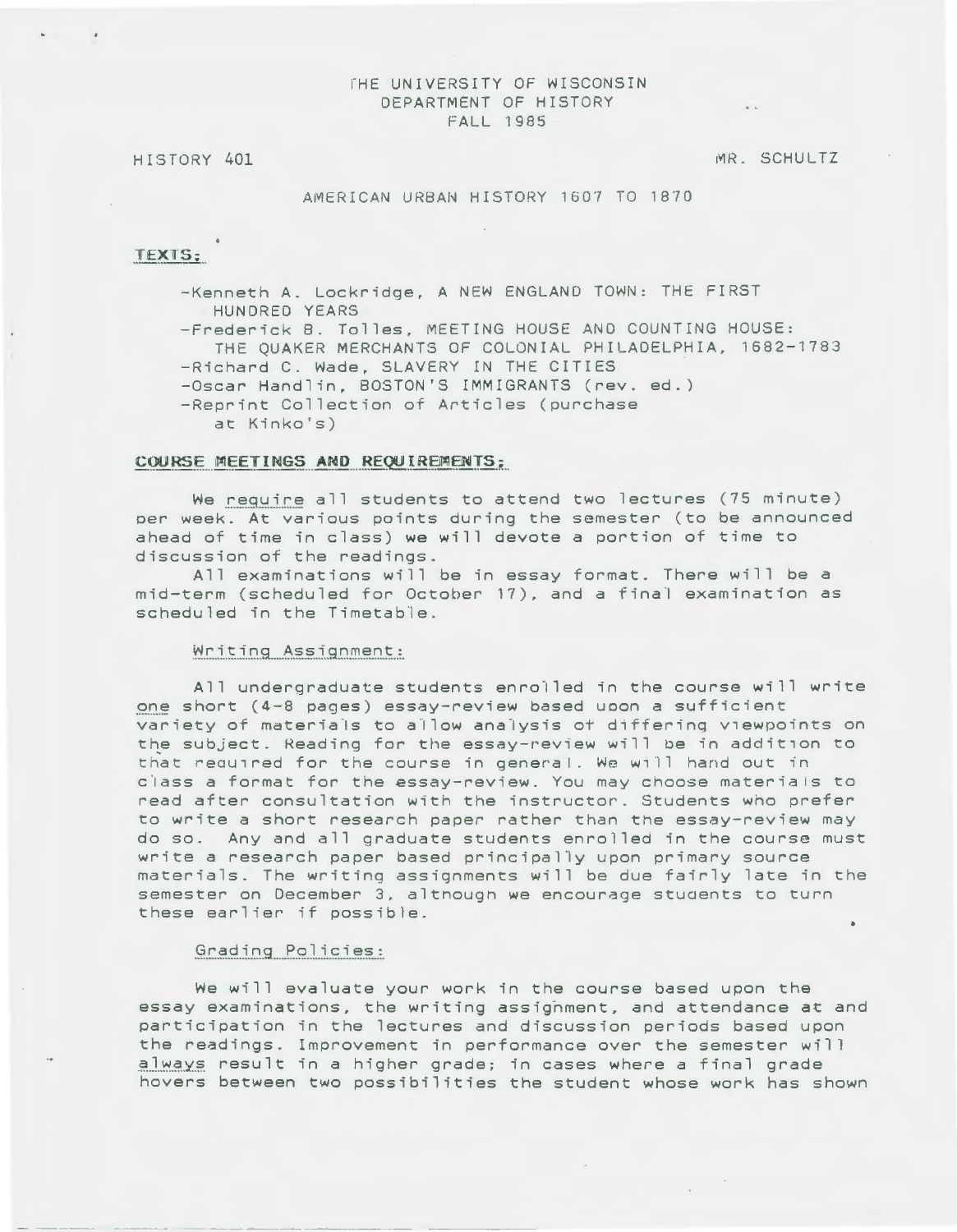improvement will receive the higher of the two possibilities.

# LECTURE TOPICS

# Lecture

 $\sim$ 

 $\overline{a}$ 

 $\sim$  and Date  $\sim 10^{-10}$  km s  $^{-1}$ 

I. CITIES IN THE NEW WORLD

 $\overline{\phantom{a}}$  .

| 1. Introduction to the Course                           | Sep. | $\Im$            |
|---------------------------------------------------------|------|------------------|
| 2. Theories of City Location and Growth                 |      | $\ddot{\circ}$   |
| 3. Patterns of American Colonial Urbanization           |      | 10               |
| Planting and Planning Cities in the New World<br>$4$ .  |      | 12               |
| 5. The Regulation of Urban Life                         |      | 17               |
| 6. The "Sorts" of City Folk: Class Structure in         |      |                  |
| the Cities                                              |      | 19               |
| 7. Social Institutions in the Cities                    |      | 24               |
| 8. Commercial Cities and the Rise of the Merchants      |      | 26               |
| 9. The First Urban (Urbane?) American                   | Oct. | $\sqrt{1}$       |
| 10. The Workshops of the Revolution                     |      | $\Im$            |
| 11. Unban America in War and Peace                      |      | $\mbox{ }8$      |
| 12. Federal Cities and the Constitution                 |      | 10               |
|                                                         |      |                  |
| * * * * Review Session for Mid-Term Examination * * * * |      | 15               |
| * * * * * * MID-TERM EXAMINATION * * * * * *            |      | 17               |
|                                                         |      |                  |
| II. CITIES IN THE NEW NATION                            |      |                  |
|                                                         |      |                  |
| 1. The Rise of Western Cities                           | Oct. | 22               |
| "Instant Cities" on the Frontier<br>$2$ .               |      | 24               |
| 3. The Urban Frontier of the Old South                  |      | 29               |
| 4. Slaves and Free Blacks in Urban America              |      | 31               |
| 5. Dreamers and Schemers of Urban Imperialism           | Nov. | $\ddot{\circ}$   |
| 6. Urban Industrial Growth                              |      | $\dddot{\gamma}$ |
| 7. Foreign Immigrants and the "Discovery"               |      |                  |
| of Poverty                                              |      | 12               |
| 8. Urban Crime, Riots, and Violence                     |      | 14               |
| 9. Social Mobility and "Democracy"                      |      | 19               |
| <sup>-</sup> 10. The Unhealthy City                     |      | 21               |
| 11. Technology and Visions of the Urban Future          |      | 26               |
| * * * * THANKSGIVING BREAK * * * *                      |      | 28               |
| 12. Saving the Cities Through Planning                  |      | $\overline{3}$   |
| 13. The Southern Perimeter and the Civil War            | Dec. | -5               |
|                                                         |      |                  |
| 14. The Urbanization of Modern America                  |      | 10               |
| * * * * Review Session for Final Examination *          |      | 12               |

 $\sim 10^{-11}$ 

 $\bullet$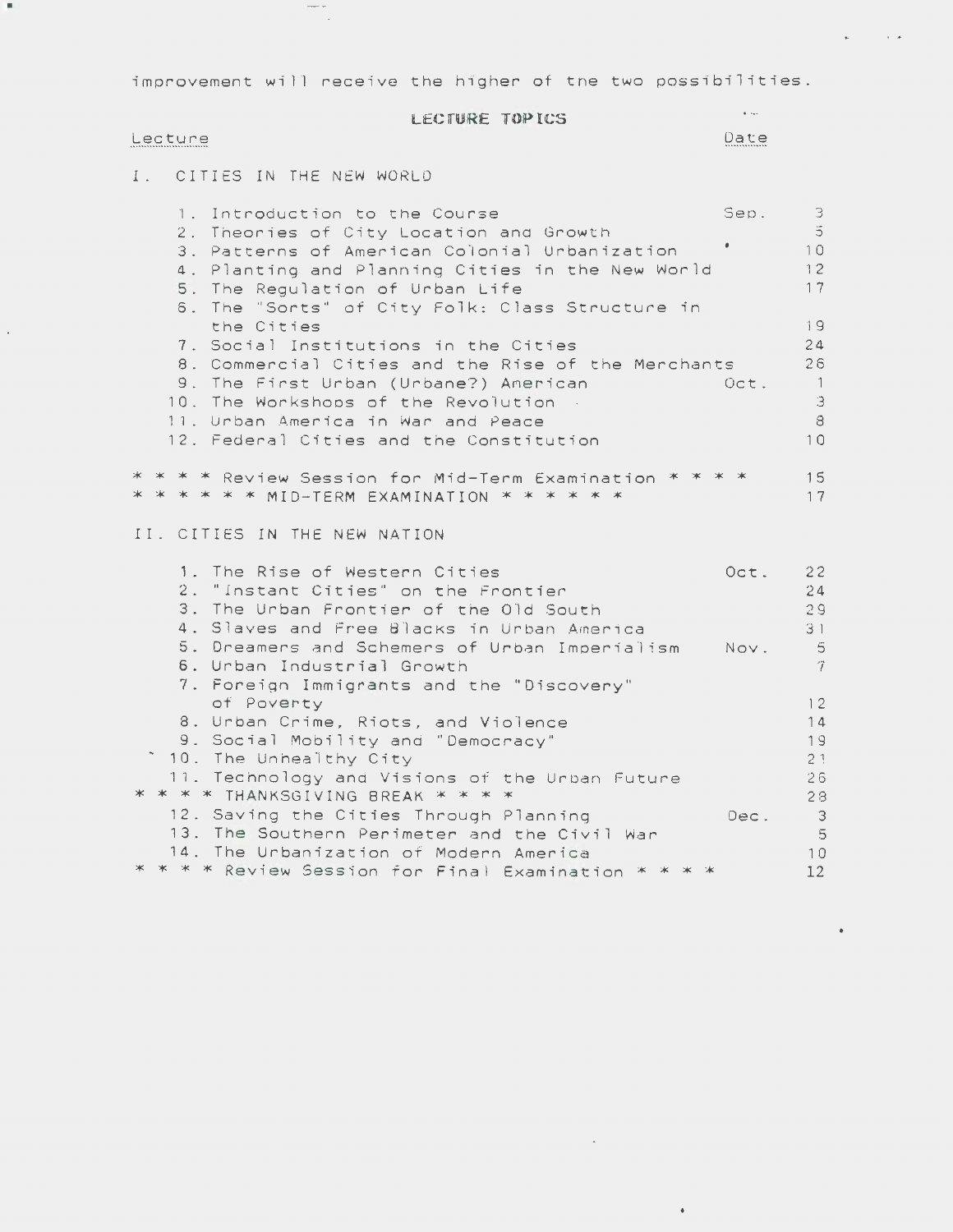# Hist. 401 Mr. Schultz

|               |                                                                                                                                                                                                                                                                                                                                                                                                                                                                                         | TABLE 1                                                                                  | <b>URBAN</b>                                                                                                                                                                                                                                                                                                                                                                                 | POPULATION.                                                                                                                                                                                                                                                                                                                                                                                                                                                                | 1690-1780                                                                                                                                                                                                                                                                                                                                                                                                                                                                  |                                                                                                                                                                                                                                                                                                                                                                                              | (Selected Communities) $*$                                                                                                                                                                                                                                                                                                                                                                   |                                                                                                                                                                                                                                                                                                                                                                                              |                                                                                                                                                                                                                                                                                                                                                                                                                                                                            |                                                                                                                                                                                                                                                                                                                                                                                                                                   |        |
|---------------|-----------------------------------------------------------------------------------------------------------------------------------------------------------------------------------------------------------------------------------------------------------------------------------------------------------------------------------------------------------------------------------------------------------------------------------------------------------------------------------------|------------------------------------------------------------------------------------------|----------------------------------------------------------------------------------------------------------------------------------------------------------------------------------------------------------------------------------------------------------------------------------------------------------------------------------------------------------------------------------------------|----------------------------------------------------------------------------------------------------------------------------------------------------------------------------------------------------------------------------------------------------------------------------------------------------------------------------------------------------------------------------------------------------------------------------------------------------------------------------|----------------------------------------------------------------------------------------------------------------------------------------------------------------------------------------------------------------------------------------------------------------------------------------------------------------------------------------------------------------------------------------------------------------------------------------------------------------------------|----------------------------------------------------------------------------------------------------------------------------------------------------------------------------------------------------------------------------------------------------------------------------------------------------------------------------------------------------------------------------------------------|----------------------------------------------------------------------------------------------------------------------------------------------------------------------------------------------------------------------------------------------------------------------------------------------------------------------------------------------------------------------------------------------|----------------------------------------------------------------------------------------------------------------------------------------------------------------------------------------------------------------------------------------------------------------------------------------------------------------------------------------------------------------------------------------------|----------------------------------------------------------------------------------------------------------------------------------------------------------------------------------------------------------------------------------------------------------------------------------------------------------------------------------------------------------------------------------------------------------------------------------------------------------------------------|-----------------------------------------------------------------------------------------------------------------------------------------------------------------------------------------------------------------------------------------------------------------------------------------------------------------------------------------------------------------------------------------------------------------------------------|--------|
| City          | 1690                                                                                                                                                                                                                                                                                                                                                                                                                                                                                    | 1710                                                                                     | 1720                                                                                                                                                                                                                                                                                                                                                                                         | 1730                                                                                                                                                                                                                                                                                                                                                                                                                                                                       | 1740                                                                                                                                                                                                                                                                                                                                                                                                                                                                       | 1750                                                                                                                                                                                                                                                                                                                                                                                         | 1760                                                                                                                                                                                                                                                                                                                                                                                         | 1770                                                                                                                                                                                                                                                                                                                                                                                         | 1775                                                                                                                                                                                                                                                                                                                                                                                                                                                                       | 1776                                                                                                                                                                                                                                                                                                                                                                                                                              | 1780   |
|               |                                                                                                                                                                                                                                                                                                                                                                                                                                                                                         |                                                                                          |                                                                                                                                                                                                                                                                                                                                                                                              |                                                                                                                                                                                                                                                                                                                                                                                                                                                                            |                                                                                                                                                                                                                                                                                                                                                                                                                                                                            |                                                                                                                                                                                                                                                                                                                                                                                              |                                                                                                                                                                                                                                                                                                                                                                                              |                                                                                                                                                                                                                                                                                                                                                                                              |                                                                                                                                                                                                                                                                                                                                                                                                                                                                            |                                                                                                                                                                                                                                                                                                                                                                                                                                   |        |
| Philadelphia  | 4000                                                                                                                                                                                                                                                                                                                                                                                                                                                                                    | 6500                                                                                     | $\qquad \qquad \  \  \, -\,-\,-\,-\,$                                                                                                                                                                                                                                                                                                                                                        | 11,500                                                                                                                                                                                                                                                                                                                                                                                                                                                                     | 10,500                                                                                                                                                                                                                                                                                                                                                                                                                                                                     | 13,400                                                                                                                                                                                                                                                                                                                                                                                       | 23,750                                                                                                                                                                                                                                                                                                                                                                                       | 28,000                                                                                                                                                                                                                                                                                                                                                                                       | 33,000                                                                                                                                                                                                                                                                                                                                                                                                                                                                     | 21,767                                                                                                                                                                                                                                                                                                                                                                                                                            | 30,000 |
| New York      | 3900                                                                                                                                                                                                                                                                                                                                                                                                                                                                                    | 5700                                                                                     | $\frac{1}{2} \frac{1}{2} \frac{1}{2} \frac{1}{2} \frac{1}{2} \frac{1}{2} \frac{1}{2} \frac{1}{2} \frac{1}{2} \frac{1}{2} \frac{1}{2} \frac{1}{2} \frac{1}{2} \frac{1}{2} \frac{1}{2} \frac{1}{2} \frac{1}{2} \frac{1}{2} \frac{1}{2} \frac{1}{2} \frac{1}{2} \frac{1}{2} \frac{1}{2} \frac{1}{2} \frac{1}{2} \frac{1}{2} \frac{1}{2} \frac{1}{2} \frac{1}{2} \frac{1}{2} \frac{1}{2} \frac{$ | 8622                                                                                                                                                                                                                                                                                                                                                                                                                                                                       | 11,000                                                                                                                                                                                                                                                                                                                                                                                                                                                                     | 13,300                                                                                                                                                                                                                                                                                                                                                                                       | 18,000                                                                                                                                                                                                                                                                                                                                                                                       | 21,000                                                                                                                                                                                                                                                                                                                                                                                       | 25,000                                                                                                                                                                                                                                                                                                                                                                                                                                                                     | 5000                                                                                                                                                                                                                                                                                                                                                                                                                              | 18,000 |
| <b>Boston</b> | 7000                                                                                                                                                                                                                                                                                                                                                                                                                                                                                    | 9000                                                                                     | 12,000                                                                                                                                                                                                                                                                                                                                                                                       | 13,000                                                                                                                                                                                                                                                                                                                                                                                                                                                                     | 17,000                                                                                                                                                                                                                                                                                                                                                                                                                                                                     | 16,000                                                                                                                                                                                                                                                                                                                                                                                       | 15,631                                                                                                                                                                                                                                                                                                                                                                                       | 15,520                                                                                                                                                                                                                                                                                                                                                                                       | 16,000                                                                                                                                                                                                                                                                                                                                                                                                                                                                     | 3500                                                                                                                                                                                                                                                                                                                                                                                                                              | 10,000 |
| Charleston    | 1100                                                                                                                                                                                                                                                                                                                                                                                                                                                                                    | 3000                                                                                     | 3500                                                                                                                                                                                                                                                                                                                                                                                         | 4500                                                                                                                                                                                                                                                                                                                                                                                                                                                                       | 6800                                                                                                                                                                                                                                                                                                                                                                                                                                                                       | $\frac{1}{2} \frac{1}{2} \frac{1}{2} \frac{1}{2} \frac{1}{2} \frac{1}{2} \frac{1}{2} \frac{1}{2} \frac{1}{2} \frac{1}{2} \frac{1}{2} \frac{1}{2} \frac{1}{2} \frac{1}{2} \frac{1}{2} \frac{1}{2} \frac{1}{2} \frac{1}{2} \frac{1}{2} \frac{1}{2} \frac{1}{2} \frac{1}{2} \frac{1}{2} \frac{1}{2} \frac{1}{2} \frac{1}{2} \frac{1}{2} \frac{1}{2} \frac{1}{2} \frac{1}{2} \frac{1}{2} \frac{$ | 8000                                                                                                                                                                                                                                                                                                                                                                                         | 10,863                                                                                                                                                                                                                                                                                                                                                                                       | 12,000                                                                                                                                                                                                                                                                                                                                                                                                                                                                     | 12,000                                                                                                                                                                                                                                                                                                                                                                                                                            | 10,000 |
| Newport       | 2600                                                                                                                                                                                                                                                                                                                                                                                                                                                                                    | 2800                                                                                     | 3800                                                                                                                                                                                                                                                                                                                                                                                         | 4640                                                                                                                                                                                                                                                                                                                                                                                                                                                                       | 6200                                                                                                                                                                                                                                                                                                                                                                                                                                                                       | 6600                                                                                                                                                                                                                                                                                                                                                                                         | 7500                                                                                                                                                                                                                                                                                                                                                                                         | $\cdots - \cdots -$                                                                                                                                                                                                                                                                                                                                                                          | .11,000                                                                                                                                                                                                                                                                                                                                                                                                                                                                    | 5299                                                                                                                                                                                                                                                                                                                                                                                                                              | 5500   |
| Baltimore     | $\begin{array}{ccccccccccccccccc} \cdots & \cdots & \cdots & \cdots & \cdots & \cdots & \cdots \end{array}$                                                                                                                                                                                                                                                                                                                                                                             | $\qquad \qquad \blacksquare \equiv \blacksquare \equiv \blacksquare$                     | $\cdots$                                                                                                                                                                                                                                                                                                                                                                                     |                                                                                                                                                                                                                                                                                                                                                                                                                                                                            | $= - - -$                                                                                                                                                                                                                                                                                                                                                                                                                                                                  | 200                                                                                                                                                                                                                                                                                                                                                                                          | $\frac{1}{2}$                                                                                                                                                                                                                                                                                                                                                                                | $\frac{1}{2} \frac{1}{2} \frac{1}{2} \frac{1}{2} \frac{1}{2} \frac{1}{2} \frac{1}{2} \frac{1}{2} \frac{1}{2} \frac{1}{2} \frac{1}{2} \frac{1}{2} \frac{1}{2} \frac{1}{2} \frac{1}{2} \frac{1}{2} \frac{1}{2} \frac{1}{2} \frac{1}{2} \frac{1}{2} \frac{1}{2} \frac{1}{2} \frac{1}{2} \frac{1}{2} \frac{1}{2} \frac{1}{2} \frac{1}{2} \frac{1}{2} \frac{1}{2} \frac{1}{2} \frac{1}{2} \frac{$ | 5934                                                                                                                                                                                                                                                                                                                                                                                                                                                                       | 5934                                                                                                                                                                                                                                                                                                                                                                                                                              | 8000   |
| New Haven     |                                                                                                                                                                                                                                                                                                                                                                                                                                                                                         | $\cdots$                                                                                 | $\cdots$                                                                                                                                                                                                                                                                                                                                                                                     | $\qquad \qquad \blacksquare \qquad \blacksquare \qquad \blacksquare \qquad \blacksquare$                                                                                                                                                                                                                                                                                                                                                                                   | $\frac{1}{2} \left( \frac{1}{2} \right) \left( \frac{1}{2} \right) \left( \frac{1}{2} \right) \left( \frac{1}{2} \right) \left( \frac{1}{2} \right) \left( \frac{1}{2} \right) \left( \frac{1}{2} \right) \left( \frac{1}{2} \right) \left( \frac{1}{2} \right) \left( \frac{1}{2} \right) \left( \frac{1}{2} \right) \left( \frac{1}{2} \right) \left( \frac{1}{2} \right) \left( \frac{1}{2} \right) \left( \frac{1}{2} \right) \left( \frac{1}{2} \right) \left( \frac$ | 5000                                                                                                                                                                                                                                                                                                                                                                                         | $\frac{1}{2} \frac{1}{2} \frac{1}{2} \frac{1}{2} \frac{1}{2} \frac{1}{2} \frac{1}{2} \frac{1}{2} \frac{1}{2} \frac{1}{2} \frac{1}{2} \frac{1}{2} \frac{1}{2} \frac{1}{2} \frac{1}{2} \frac{1}{2} \frac{1}{2} \frac{1}{2} \frac{1}{2} \frac{1}{2} \frac{1}{2} \frac{1}{2} \frac{1}{2} \frac{1}{2} \frac{1}{2} \frac{1}{2} \frac{1}{2} \frac{1}{2} \frac{1}{2} \frac{1}{2} \frac{1}{2} \frac{$ | 8295                                                                                                                                                                                                                                                                                                                                                                                         | $\cdots \cdots \cdots$                                                                                                                                                                                                                                                                                                                                                                                                                                                     | $= - - -$                                                                                                                                                                                                                                                                                                                                                                                                                         |        |
| New London    | $\mathbf{m}=\mathbf{m}=\mathbf{m}$                                                                                                                                                                                                                                                                                                                                                                                                                                                      | $\qquad \qquad \blacksquare \qquad \blacksquare \qquad \blacksquare$                     | $= - +$                                                                                                                                                                                                                                                                                                                                                                                      | $\frac{1}{2} \left( \frac{1}{2} \right) \left( \frac{1}{2} \right) \left( \frac{1}{2} \right) \left( \frac{1}{2} \right) \left( \frac{1}{2} \right) \left( \frac{1}{2} \right) \left( \frac{1}{2} \right) \left( \frac{1}{2} \right) \left( \frac{1}{2} \right) \left( \frac{1}{2} \right) \left( \frac{1}{2} \right) \left( \frac{1}{2} \right) \left( \frac{1}{2} \right) \left( \frac{1}{2} \right) \left( \frac{1}{2} \right) \left( \frac{1}{2} \right) \left( \frac$ | $\qquad \qquad \blacksquare \blacksquare \blacksquare \blacksquare \blacksquare \blacksquare$                                                                                                                                                                                                                                                                                                                                                                              | 3000                                                                                                                                                                                                                                                                                                                                                                                         | $\frac{1}{2}$                                                                                                                                                                                                                                                                                                                                                                                | 5300                                                                                                                                                                                                                                                                                                                                                                                         | $\frac{1}{2} \frac{1}{2} \frac{1}{2} \frac{1}{2} \frac{1}{2} \frac{1}{2} \frac{1}{2} \frac{1}{2} \frac{1}{2} \frac{1}{2} \frac{1}{2} \frac{1}{2} \frac{1}{2} \frac{1}{2} \frac{1}{2} \frac{1}{2} \frac{1}{2} \frac{1}{2} \frac{1}{2} \frac{1}{2} \frac{1}{2} \frac{1}{2} \frac{1}{2} \frac{1}{2} \frac{1}{2} \frac{1}{2} \frac{1}{2} \frac{1}{2} \frac{1}{2} \frac{1}{2} \frac{1}{2} \frac{$                                                                               | $\label{eq:1.1} \begin{array}{lllllllllllllllllll} \mathbf{1} & \mathbf{1} & \mathbf{1} & \mathbf{1} & \mathbf{1} & \mathbf{1} \\ \mathbf{1} & \mathbf{1} & \mathbf{1} & \mathbf{1} & \mathbf{1} & \mathbf{1} \\ \mathbf{1} & \mathbf{1} & \mathbf{1} & \mathbf{1} & \mathbf{1} & \mathbf{1} \\ \mathbf{1} & \mathbf{1} & \mathbf{1} & \mathbf{1} & \mathbf{1} & \mathbf{1} \\ \mathbf{1} & \mathbf{1} & \mathbf{1} & \mathbf{1}$ | 5600   |
| Norwich       | $\begin{array}{ccccccccccccccccc} \multicolumn{4}{c}{} & \multicolumn{4}{c}{} & \multicolumn{4}{c}{} & \multicolumn{4}{c}{} & \multicolumn{4}{c}{} & \multicolumn{4}{c}{} & \multicolumn{4}{c}{} & \multicolumn{4}{c}{} & \multicolumn{4}{c}{} & \multicolumn{4}{c}{} & \multicolumn{4}{c}{} & \multicolumn{4}{c}{} & \multicolumn{4}{c}{} & \multicolumn{4}{c}{} & \multicolumn{4}{c}{} & \multicolumn{4}{c}{} & \multicolumn{4}{c}{} & \multicolumn{4}{c}{} & \multicolumn{4}{c}{} &$ | $\qquad \qquad \blacksquare \qquad \blacksquare \qquad \blacksquare \qquad \blacksquare$ | $\qquad \qquad \bullet \; \bullet \; \bullet \; \bullet$                                                                                                                                                                                                                                                                                                                                     |                                                                                                                                                                                                                                                                                                                                                                                                                                                                            | $\cdots \cdots$                                                                                                                                                                                                                                                                                                                                                                                                                                                            | 5000                                                                                                                                                                                                                                                                                                                                                                                         | $\frac{1}{2} \frac{1}{2} \frac{1}{2} \frac{1}{2} \frac{1}{2} \frac{1}{2} \frac{1}{2} \frac{1}{2} \frac{1}{2} \frac{1}{2} \frac{1}{2} \frac{1}{2} \frac{1}{2} \frac{1}{2} \frac{1}{2} \frac{1}{2} \frac{1}{2} \frac{1}{2} \frac{1}{2} \frac{1}{2} \frac{1}{2} \frac{1}{2} \frac{1}{2} \frac{1}{2} \frac{1}{2} \frac{1}{2} \frac{1}{2} \frac{1}{2} \frac{1}{2} \frac{1}{2} \frac{1}{2} \frac{$ | 7000                                                                                                                                                                                                                                                                                                                                                                                         | $\frac{1}{2} \left( \frac{1}{2} \right) \left( \frac{1}{2} \right) \left( \frac{1}{2} \right) \left( \frac{1}{2} \right) \left( \frac{1}{2} \right) \left( \frac{1}{2} \right) \left( \frac{1}{2} \right) \left( \frac{1}{2} \right) \left( \frac{1}{2} \right) \left( \frac{1}{2} \right) \left( \frac{1}{2} \right) \left( \frac{1}{2} \right) \left( \frac{1}{2} \right) \left( \frac{1}{2} \right) \left( \frac{1}{2} \right) \left( \frac{1}{2} \right) \left( \frac$ | $\begin{aligned} \mathbf{w} & = \mathbf{w} \cdot \mathbf{w} \cdot \mathbf{w} \end{aligned}$                                                                                                                                                                                                                                                                                                                                       | 7300   |
| Salem         | $=$                                                                                                                                                                                                                                                                                                                                                                                                                                                                                     | $= - - -$                                                                                | $\mathbf{m} = \mathbf{m}$                                                                                                                                                                                                                                                                                                                                                                    | $\cdots$                                                                                                                                                                                                                                                                                                                                                                                                                                                                   | $\frac{1}{2} \left( \frac{1}{2} \right) \left( \frac{1}{2} \right) \left( \frac{1}{2} \right) \left( \frac{1}{2} \right) \left( \frac{1}{2} \right) \left( \frac{1}{2} \right) \left( \frac{1}{2} \right) \left( \frac{1}{2} \right) \left( \frac{1}{2} \right) \left( \frac{1}{2} \right) \left( \frac{1}{2} \right) \left( \frac{1}{2} \right) \left( \frac{1}{2} \right) \left( \frac{1}{2} \right) \left( \frac{1}{2} \right) \left( \frac{1}{2} \right) \left( \frac$ | $= - -$                                                                                                                                                                                                                                                                                                                                                                                      | 4000                                                                                                                                                                                                                                                                                                                                                                                         | $- - - -$                                                                                                                                                                                                                                                                                                                                                                                    | $\qquad \qquad \bullet \; = \; = \; =$                                                                                                                                                                                                                                                                                                                                                                                                                                     | 5337                                                                                                                                                                                                                                                                                                                                                                                                                              | ----   |
| Providence    | $\qquad \qquad \cdots \qquad$                                                                                                                                                                                                                                                                                                                                                                                                                                                           | 1500                                                                                     | ----                                                                                                                                                                                                                                                                                                                                                                                         | 3900                                                                                                                                                                                                                                                                                                                                                                                                                                                                       | $= - \infty$                                                                                                                                                                                                                                                                                                                                                                                                                                                               | 3400                                                                                                                                                                                                                                                                                                                                                                                         | $\cdots = \cdots =$                                                                                                                                                                                                                                                                                                                                                                          | 4000                                                                                                                                                                                                                                                                                                                                                                                         | $\qquad \qquad \cdots \qquad$                                                                                                                                                                                                                                                                                                                                                                                                                                              | 4355                                                                                                                                                                                                                                                                                                                                                                                                                              | 4300   |
|               |                                                                                                                                                                                                                                                                                                                                                                                                                                                                                         |                                                                                          |                                                                                                                                                                                                                                                                                                                                                                                              |                                                                                                                                                                                                                                                                                                                                                                                                                                                                            |                                                                                                                                                                                                                                                                                                                                                                                                                                                                            |                                                                                                                                                                                                                                                                                                                                                                                              |                                                                                                                                                                                                                                                                                                                                                                                              |                                                                                                                                                                                                                                                                                                                                                                                              |                                                                                                                                                                                                                                                                                                                                                                                                                                                                            |                                                                                                                                                                                                                                                                                                                                                                                                                                   |        |

\*Population statistics for the period before 1790 (the year of the first Federal Census) are unreliable, except for the very largest cities. These figures, then, show relative rather than absolute population growth, In some cases the figures for a given community are estimates based on the nearest actual census: for example, Salem's population for 1760 is an estimate based on a 1764 census that gave the population as 4469.

| TABLE 2 |                  |        | TOTAL AND URBAN POPULATION (PLACES OF 8000 OR MORE) 1710-1780 |                 |
|---------|------------------|--------|---------------------------------------------------------------|-----------------|
| Year    | Total Population |        | Urban Population                                              |                 |
|         |                  | Number | Population                                                    | % of Total Pop. |
| 1710    | 357,500          |        | 9000                                                          | 2, 5            |
| 1720    | 474,388          |        | 12,000                                                        | 2, 3            |
| 1730    | 654,950          |        | 33,122                                                        | 5.1             |
| 1740    | 889,000          |        | 38,500                                                        | 4.3             |
| 1750    | 1,207,000        |        | 42,700                                                        | 3.5             |
| 1760    | 1,610,000        | 4      | 65,381                                                        | 4.1             |
| 1770    | 2,205,000        |        | 83,678                                                        | 3.8             |
| 1780    | 2,781,000        |        | 76,000                                                        | 2.7             |

Sources for both Tables: W.S. Rossiter, A CENTURY OF POPULATION GROWTH FROM THE FIRST CENSUS OF THE UNITED STATES TO THE TWELFTH, 1790-1900 (Washington, D.C., 1909); Carl Bridenbaugh, CITIES IN REVOLT: URBAN LIFE IN AMERICA, 1743-1776 (New York, 1955) •

 $\bullet$  .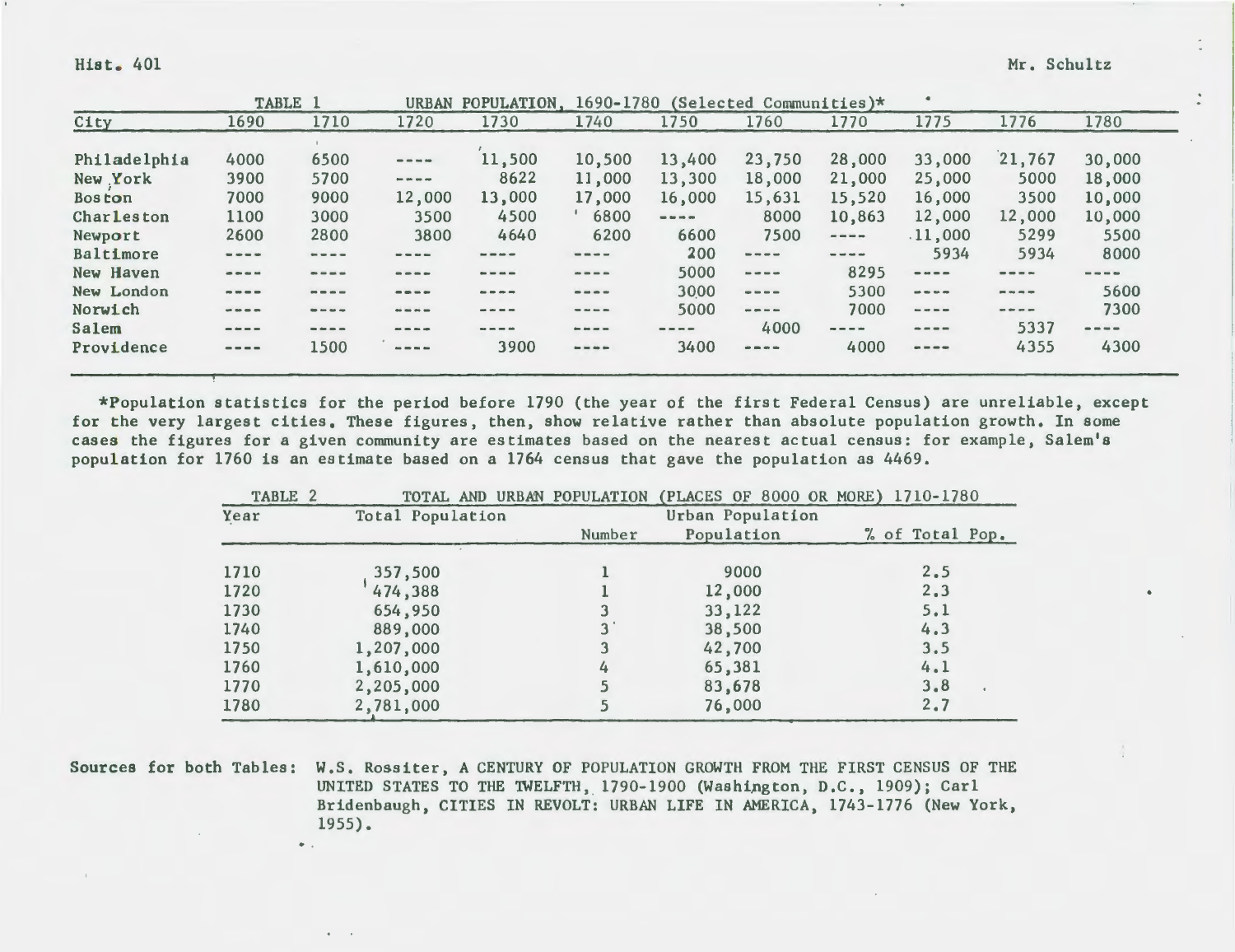|                                                                       |                                                                                                                                                                            |                                                                                                                                                                                                                                                                                                                                                                                                                    | US URBAN POPULATION D. 1790-1860 |                                 | (all population figures in 1,000's) |                                    |                                     |                                      |                                          |                                                                     |
|-----------------------------------------------------------------------|----------------------------------------------------------------------------------------------------------------------------------------------------------------------------|--------------------------------------------------------------------------------------------------------------------------------------------------------------------------------------------------------------------------------------------------------------------------------------------------------------------------------------------------------------------------------------------------------------------|----------------------------------|---------------------------------|-------------------------------------|------------------------------------|-------------------------------------|--------------------------------------|------------------------------------------|---------------------------------------------------------------------|
| rank<br>1840                                                          | 15 largest cities<br>as of 1860                                                                                                                                            | 1790                                                                                                                                                                                                                                                                                                                                                                                                               | 1800                             | 1810                            | 1820                                | 1830                               | 1840                                | 1850                                 | 1860                                     | % of population<br>engaged in<br>manufacturing<br>1860              |
| 1<br>$\overline{c}$<br>4<br>$\overline{\mathbf{3}}$<br>$\mathfrak{s}$ | New York (& Brooklyn)<br>Philadelphia<br>Baltimore<br>Boston<br>New Orleans                                                                                                | 33<br>44.<br>13.5<br>18                                                                                                                                                                                                                                                                                                                                                                                            | 60.5<br>61.5<br>26.5<br>24.9     | 100<br>87<br>46.5<br>38.7<br>17 | 130.8<br>108.8<br>62.7<br>54<br>27  | 214.9<br>161<br>80.6<br>85.5<br>46 | 348.9<br>220<br>102<br>118.8<br>102 | 612.3<br>340<br>169<br>136.8<br>116  | 1080.3<br>565.5<br>212<br>177.8<br>168.6 | 9.5%<br>17.5<br>10.8<br>$\boldsymbol{8}$<br>$\overline{\mathbf{3}}$ |
| 6                                                                     | Cincinnati<br>St. Louis<br>Chicago<br>Buffalo<br>Newark                                                                                                                    |                                                                                                                                                                                                                                                                                                                                                                                                                    |                                  |                                 |                                     |                                    | 46.3<br>16.4<br>18                  | 115<br>77<br>29<br>42<br>38          | 161<br>160.7<br>109<br>81<br>71          | 18.3<br>5.8<br>4.9<br>6.9<br>26.2                                   |
| 10<br>$\sim 10^{-1}$<br>$\overline{\mathcal{L}}$<br>9                 | Louisville<br>Albany<br>Washington<br>San Francisco<br>Providence                                                                                                          |                                                                                                                                                                                                                                                                                                                                                                                                                    |                                  |                                 |                                     | 24.2                               | 21.2<br>33.7<br>23<br>23            | 43<br>50<br>40<br>34.8<br>41         | 68<br>62<br>61<br>56<br>50               | 9.8<br>9.3<br>3.9<br>2.6<br>22.0                                    |
| 8<br>$12$<br>13<br>14<br>11                                           | population of<br>leading cities of<br>1840 which were not<br>among the largest<br>in 1860<br>Charleston, S.C.<br>Lowell, Mass.<br>Richmond, Va.<br>Rochester<br>Pittsburgh |                                                                                                                                                                                                                                                                                                                                                                                                                    |                                  |                                 |                                     |                                    | 29<br>20.7<br>20<br>20<br>21.2      | 42.9<br>33.3<br>27.5<br>36,4<br>46.6 | 40.5<br>36.8<br>37.9<br>48.2<br>48       |                                                                     |
|                                                                       | % of total U.S. population<br>living in cities (over $2500$ ) $5.13%$                                                                                                      |                                                                                                                                                                                                                                                                                                                                                                                                                    | 6.07%                            | 7.26%                           | 7.19%                               | 8.76%                              | .10.76%                             | 15.2%                                | 19.7%                                    |                                                                     |
|                                                                       | % of total urban population<br>living in each group of cities:<br>four large eastern ports<br>small eastern ports<br>eastern interior cities<br>western cities             | 54.1%<br>36<br>9.9<br>$\frac{1}{2} \frac{1}{2} \frac{1}{2} \frac{1}{2} \frac{1}{2} \frac{1}{2} \frac{1}{2} \frac{1}{2} \frac{1}{2} \frac{1}{2} \frac{1}{2} \frac{1}{2} \frac{1}{2} \frac{1}{2} \frac{1}{2} \frac{1}{2} \frac{1}{2} \frac{1}{2} \frac{1}{2} \frac{1}{2} \frac{1}{2} \frac{1}{2} \frac{1}{2} \frac{1}{2} \frac{1}{2} \frac{1}{2} \frac{1}{2} \frac{1}{2} \frac{1}{2} \frac{1}{2} \frac{1}{2} \frac{$ |                                  | 52%<br>26<br>15.7<br>5.5        |                                     |                                    | 43%<br>15.9<br>22.3<br>18           |                                      |                                          |                                                                     |
|                                                                       | total U.S. canal mileage<br>total U.S. railroad mileage                                                                                                                    |                                                                                                                                                                                                                                                                                                                                                                                                                    |                                  |                                 |                                     | 1277<br>73                         | 3326<br>3328                        | 3698<br>8879                         | $\mathbf{I}$<br>30,636                   |                                                                     |

TABLE 3